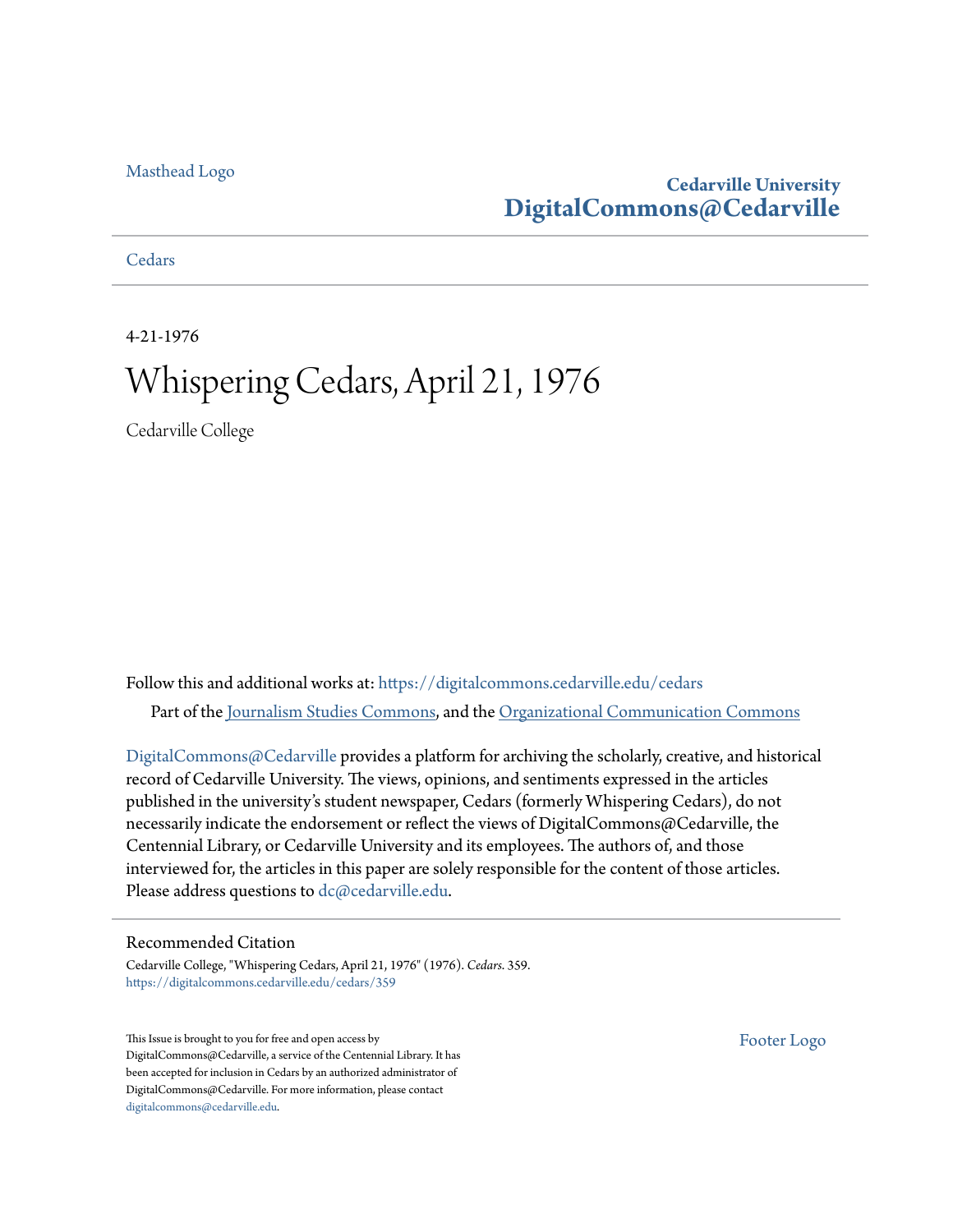

Vol. 44, No. 12 Cedarville, Ohio



The ghost of Cedar Days Past will soon live again.

# **Cedar Day Features Activities**

### By Dianne Monts

As a spring counterpart to fall's Homecoming, Cedar Day is a day of activities, reunions, displays, and people. Cedar Day on May 1 will also feature a concert by the Cedarville College Concert Choir, the NCCAA Track and Field Championships; the MOC Tennis Championship, and a CC vs. Ohio Dominican baseball game.

trophy. In each category the first prize is \$15, second \$5, and a third prize ribbon. Certificates of participation will be given to all contestants. Judging will take place at 1:00 p.m. at the Science Center.

# Insufficient Funds ... Instructional Grants Cut

At 8: 00 p.m. in Alford Auditorium the 48-member Concert Choir will be presenting a free sacred concert under the direction of Professor David L. Matson. The second half of the concert consists mainly of hymn arrangements. The choir will be doing one hymn arranged by Cedarville College senior Kathy Howell. Accompanists for the choir will be Diane DeNicola and Kim Stowe. Cindy Mally will be singing a solo as the choir sings The Beatitudes.

### Destination Australia ...

## **Armstrongs Finalize Plans**

Production of a weekly cable TV program of Cedarville College was included in items of business discussed at the Cedarville College Board of Trustees meeting, April 9 and 10. Air time for the program will be provided free to the college.

April 21, 1976

URGENT, YOUR ACTION NEEDED

Cedarville College has been notified by the Ohio Board of Regents that they anticipate that state appropriations of 20.5 million dollars will not be sufficient to fully fund the Ohio Instructional Grant Program for the 1976-77 academic year.

 As a result, the Board of Regents has adopted a policy of not notifying Ohio Instructional Grant applicants of the amount of their grant if the family's gross income (student plus parents) is in the \$11,000-\$17,000 gross income range. These students will be notified in August if funds are available to provide them with Ohio Instructional Grant assistance.

It is our best estimate that, unless additional appropriations of 8 million dollars are provided by the State Legislature before its adjournment at the end

# Trustees Approve TV Program

### By Joyce Coleman

The board voted to add Rev. Donald Parvin, Tonawanda, New York, to the Bible department faculty.

Next year's budget of \$3,860,000 was accepted by the board.

The trustees also discussed the equipment to be used in the new chapel, and plans were initiated for dedication of the new chapel at homecoming in October, 1976.

of April, students in this income range will not receive Ohio Instructional Grant assistance next year.

## **Medical Center** Nears Completion

This makes a difference of more than. \$40,000 to 75 Cedarville College students. This could be a serious problem for these students. It could mean not enrolling or· borrowing extra money for the 1976-77' school year. This situation can be correct-· ed if you contact your representatives. to the Ohio General Assembly and encourage them to, immediately act to obtain an additional 8 million dollar appropriation for the Ohio Instructional Grant Program for the 1976-77 academic year., A list of legislators may be picked up in the Financial Aid office. Members may be contacted in person or by writing them at: State House, Columbus, Ohio 43215. Your response, and that of your parents, is important.

# Parvin Joins Bible Department

### By Joyce Coleman

Pastor Donald A. Parvin of Tonawanda, New York, joins the Cedarville College faculty as a full-time Bible professor fall quarter, 1976. He will direct pastoral internships and teach Pastoral Theology, Theology Survey, Baptist History, and book studies.

Dr. and Mrs. Armstrong have also sent letters to pastors whom they have known to arrange speaking engagements. Fifteen meetings have already been scheduled throughout the summer. They will be in the Minneapolis area and in Indiana in June. The following month they hope to schedule meetings in Pennsylvania or New York as they travel to Maine for a week's vacation. Dr. Armstrong will travel to churches in Michigan in September and has been invited to speak in two missionary conferences later in the fall.

 Pastor Parvin graduated with a B.A. in music from The King's College, Briarcliff Manor, New York. He received his Master of Divinity in 1957 from Faith Theological Seminary, Elkins Park, Pennsylvania.

He has servea as minister of music and youth at North Chester Baptist Church, Chester, Pennsylvania, and has been a pastor for 20 years. He has pastored at Grace Baptist Church in Tonawanda for the last eight years.

Alpha Chi sponsors Cedar Day each spring as an activity day for students as well as a reunion time for Alpha Chi alumni and a day to view the campus for prospective students. To aid the prospective students, a display area will be set up where faculty will be available for career counseling. Also included will be displays of various campus organizations to promote extracurricular activities. Open house will be held at the dorms as well as at the new chapel.

As a continuation from last year, many waterfront activities will be held. Raft races, canoe races, tug-o-war across the lake, and a log-sawing contest are all planned.

Pastor Parvin is affiliated with the Fundamental Baptist Ministers Fellowship of Greater Buffalo, New York. He has served on the advisory council of Association of Baptists for World Evangelism, the Council of 10-Empire State Fellowship, and as associate trustee of Baptist Bible Co]lege, Clark Summit, Pennsylvania.

A new addition this year will be <sup>a</sup> science fair competition for high school students. It has been designed especially for ninth through twelvth grade students from Christian high schools. Categories of competition are in either physical or biological sciences. Judging will be based on originality, thoroughness, understanding, and application of scientific method. The grand prize is \$30 and <sup>a</sup>

### By Eileen Dugan

The grand opening for the new Medical Center going up across the street from Maddox dormitory is scheduled for July 1, 1976, according to Mr. Kenneth St. Clair, of the business office at Cedarville College.

Mr. St. Clair, also a member of the town Board, announced that there has been some very recent good news regarding the Medical Center. Dr. Englefield, an optometrist from Springfield, has agreed to set up an office in the new Center, and only one more general practitioner is needed to complete the staff. Negotiations are also proceeding at present with a dentist.

When the Center is completed, it will be open to all community residents, including Cedarville students. Dr. Kyle will in all probability set up an office in the Center, too.

Walk-a-them Feature pages 3-4

#### By Chris Rufener

Dr. Armstrong, professor of Bible at Cedarville College, and his wife plan to leave the U.S. for Sydney, Australia the first part of January. February opens <sup>a</sup>new quarter at the Spurgeon Baptist Bible Institute where both will be teaching. Dr. Armstrong will have Bible and theology classes while Mrs. Armstrong will teach Bible courses for women and possibly Christian Education. They will remain in Sydney until May 1979. At this time they would like to return to the States via the Philippines and the Holy Lands.

Financial support pledged to Dr. & Mrs. Armstrong at the present is twelve percent.

Retirement will provide Dr. Armstrong's personal support, so that the amount needed from deputation will include rent, utilities, Mrs. Armstrong's support, airfare, car and equipment for the Institute, such· as a typewriter and an overhead projector.

The Armstrongs .are working through the Association of Baptists for World Evangelism (ABWE). The mission has sent a declaration of intent to various individuals and churches. Those- desiring to financially aid the Armstrongs . can indicate in this letter the amount they wish to pledge.

S.B.B.I., located in Sydney, was organized by two mission agencies, aBWE and Evangelical Baptist Missions, both of which have missionaries working in Sydney. It is now in its second year of operation. Approximately twenty fulltimes students and twenty part-time students are enrolled at S.B.B.I. Dr. Carrel Aagard, formerly with Western Bible College and now principal at the Institute, is planning on an increase of eighty students within the next four years. The purpose of the Institute is to train up nationals to take the pastorate of the local churches, five of which have recently been established, and to train them

to work with the aborigines. Support for the school rests upon tuition and work funds of the missionaries.



Dr. and Mrs. Armstrong will begin work in Sydney, Australia at the Spurgeon Baptist Bible Institute.

Pastor Parvin is married and has two children. His son Donald Allen has been accepted as a student by the college to attend fall quarter.

## New Catalogs Are Available

### By Nancy Drake

"Cedarville College: For the Word of God and the Testimony of Jesus Christ 1976-77." These are the proud words on the cover of the new college catalog.

On the cover, a portion of the flag is portrayed; parchment paper is resting on the flag with the school's motto printed on it in scroll writing - a Bicentennial cover to celebrate our nation's 200th birthday. Improvements in the new catalog include listing of more detailed programs giving the courses needed for different majors. In addition, the new catalog shows a typical freshman course outline and gives ideas of what to take the first year if undecided about a major.

More career opportunities are also ,given with their area of instruction listed beside them.

 In the individual sections, courses are suggested for those going on to graduate study and for pre-med, pre-law and prepharmacy programs. Scholarships are listed in the different disciplines for deserving students. A more detailed listing of course requirements for I.D.S. majors is presented in the new catalog.

In spite of these improvements, there are also mistakes in the catalog. One faculty member who was very complimentary toward the improved layout and design expressed the hope that in the future more careful proof reading as to content, especially in relation to curriculum and faculty changes, would be part of the preparation.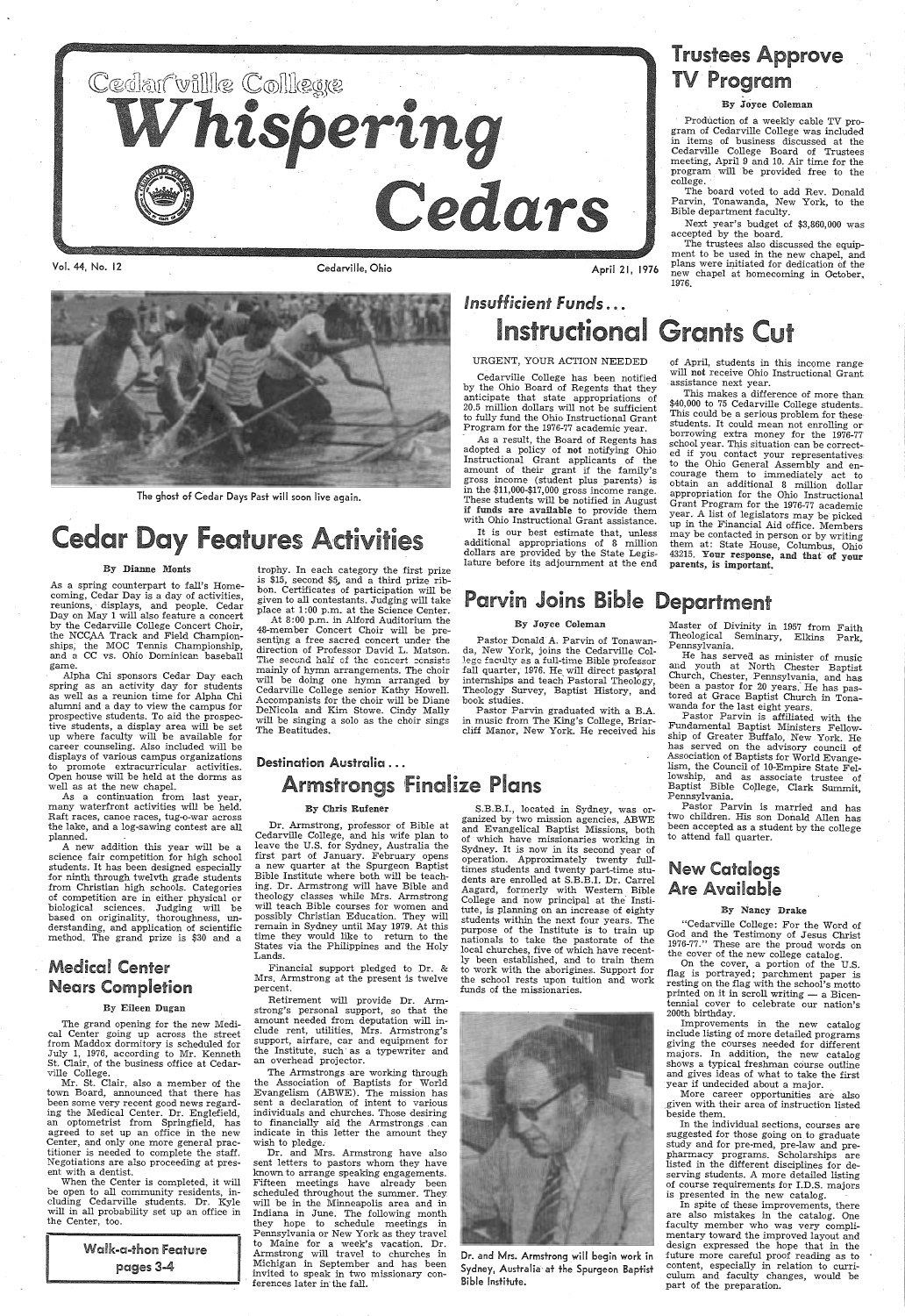## *Editorial ...*

## Are Chapel Services Productive?

As you walk into Alford Auditorium on any weekday morning do you catch yourself wondering "who have they found to bore me today?" If you have, you are probably not alone. Many times chapel services are far from being productive.

### Dear Editor:

Recently there have been several proposed amendments to the Student Senate Constitution which should be of some concern to our campus. I believe that these amendments are both necessary and vital to the organization and maintenance of such a body. Therefore, I will attempt to summarize these amendments and their rationale:

ment for Senate officers. The proposed change would place the G.P.A. at 2.25 or better which is the same requirement for Senate representatives, class officers, and club officers. Members of clubs only need a 2.00, in order to remain active.

What is the problem? Shouldn't chapel be an important part of our education here at Cedarville College? I see three areas where the problem could occur:

- (1) The speaker-is often unfamiliar with a college audience and therefore cannot meet our needs at our level.
- $(2)$  The message—often seems irrelevant and many times we hear the The first area of focus is on the cumulative grade point average require-<br>"Same old thing." The cumulative grade point average require-
- (3) The audience—often judges from past experiences and "tunes out" a speaker before giving him a chance. Look around sometime and notice how many people are gazing into space, reading, writing letters, etc., etc.

Is it really true that the higher the GPA, the higher the degree of leadership ability and responsibility in the person? I know of many persons on campus who do not hold Senate's standard of excellence. Yet, they have performed well in their leadership capacities. Obviously, with the GPA at 2.25 more students would be eligible to run for Senate offices. We may even begin to see the end of elections where a candidate's only competi-

## liberty lobby ... Sahara Struggle

But not here. Our big metropolitan papers are apparently suppressing dispatches received from Reuters News Service  $-$  a British agency  $-$  and our own Associated Press and United Press International are completely ignoring the story, just as they did the Bilderberg story for 20 years. It's all more proof of how the press is controlled to keep from you news you're not supposed to know.

What is the answer? I think there are several things we can do to begin with. First of all, when was the last time that we suggested to the administration the names of missionaries, pastors, or even Cedarville professors who have made an impact on our lives and who we would like to hear in chapel? Or what about special topics or questions that bug us, that we would like to hear answered in chapel.

Finally, we need to ask ourselves if we are really going into chapel with<br>the desire to hear what the Lord wants to say to us. Are we appreciative<br>when we do hear good speakers such as we have in the past week or two?<br>tion

Whatever we do, let's not just sit back and continue to get nothing out of the daily chapel programs. They could and should be the most crucial part of our Christian education. .:\_KT

The second major amendment being proposed pertains to the sex discrimination inherent in Senate's constitution. At this point in time, women are not

Why are the Trustees so unknown to all of us? The major reason is evident. It seems that every time these men are on campus, a concerted effort is made to keep them away from the students for whom they are responsible. Some of this· separation is understandable. The Trustees cannot meet very often due to the fact that many of them live a great distance from the college and have very busy schedules. They do need enough time to cover the many items of business before them. However, this sheltering of the Trustees all the while seems a bit strange. Is the Administration afraid that the Trustees would be shocked by some of the students here? Perhaps the Trustees would rather not meet the students  $-$  a possibility but not very probable. In fact, those students who have been fortunate enough to meet some of the Trustees have discovered that most of the Trustees would very much like to meet the students.

## by Robert M. Bartell

WASHINGTON, D.C. (Liberty Lobby News Service)-The war for the control of the Bu Craa phosphate mines in Spanish Sahara (now Western Sahara) drags on. This visciously strange war, claiming women and children as main victims, is front page news in the foreign press French, Spanish, Scandinavian, etc.

# *Campaign* <sup>1</sup>*76 ...*  **The Final Stretch**

The following are exclusive excerpts from the forthcoming literary endeavor by Elliott and Elliott revealing the final days of Hubert Humphrey as he moved with the irresistable goal of the democratic nomination in mind. "I made one mistake . . .'

him. "I made one mistake, Jerry. I should have entered this primary. New York is where I could have shown my strength." In these words, Hubert Humphrey set the theme for what was to become the biggest struggle of his personal career in recent years as the nominational contest entered the final stretch.

The Western Sahara is a Coloradosized territory with the world's richest (Continued on page 6)

## for *top quality* newspaper printing

Awards for exeHence in typography

National Newspaper Association Contests 1973 (3rd) 1963 ( 1st) 1970 (2nd) 1962 {3rd) 1969 (3rd) 1959 (2nd) 1965 { 1st)

Ohio Newspaper Association Contests 1973 (3rd) 1972 (3rd) 1970 ( 1st) 1969 ( 1st) 1968 (3rd) 1967 ( 1st) 1965 ( 1st) 1964 (1st) 1962 (1st) 1961 ( 1st) 1959 (1st) 1958 ( 1st) 1956 ( 1st) 1955 (1st)

**YELLOW SPRINGS NEWS** 

it.  $-\text{CM}$ 

By now, the wheels are turning  $-$  so here is some more food for thought:

*Page2* 

## *Editorial ...*  .Meet the Trustees ... If You Can

Think on these things  $-$  Talk about them - Contact your Senate Representative  $-$  Give him feedback  $-$  Do some thing! It's time that we as Christians got indifference out of our vocabulary but more importantly, out of our lives. Kirby Lancaster

At regular intervals in time, a strange thing happens on our campus. Privacy screens go up in a corner of the cafeteria, administrators are seen eating in the cafeteria (although their meals usually look quite a bit different than those of the students), and a number of well-dressed gentlemen are seen being ushered around campus. Who are these men? Before you get too distraught about their identity, I should let you know that they are the Trustees of our college. Unfortunately, that is just about all that any of the students know about the governing board of our school.

The Administration could very easily 'change this situation of mutual ignorance between the students and the Trustees. Each time that the Trustees are on campus, time could be put into their schedules during which they would be free to go about the campus, meeting students, observing student life, and in general getting the feel of life on our campus. Another possibility would be to schedule a Trustee-Student Forum, where students could ask questions of the Trustees and vice versa. By following these suggested proposals, the students could get to know their Trustees and the Trustees could get to know their students. It certainly would be a start towards a better relationship between those with the power and those under

# INININININININ YOUR YOURYOURYOUR \ OPINION OPINIONODIN

### By Chuck Elliott

Hubert Humphrey felt the desire for the burden of government acutely. As he waddled his way into the 21 Club in Manhattan he smiled vibrantly at the crowd of well wishers who accosted him. His face flushed with pleasure at being the center of attention. Finally finding his seat he turned casually to the head honcho democrat of the evening beside

Humphrey first caught presidential fever in 1968 as he at that time strived for the White House as the democratic candidate. At that time, his efforts showed enough ups and downs to make an elevator operator reach for the Pepto Bismal. It seemed like he was down for the final count in the late summer (Continued on page 6)

eligible to run for president or vicepresident of our Senate. The proposed change is not asking you to vote for a woman, nor compare her leadership potential to that of a man, nor is it subtly seeking to encourage a massive influx of female leadership on this campus. Rather, this amendment is asking you to allow a woman the privelege of running for an office which she feels God has given her the ability to assume.

What are the implications of HEW's Title IX ruling?

Does Cedarville College really have "religious tenents" by which to gain exemption in this area?

Don't we have the responsibility to develop leadership skills in women as well as in men?

## Student Praises Concession Services

#### Dear Editor,

I have been here for three years, and for the first two of those years I rarely found a candy machine or pop machine on campus that worked properly or was filled regularly.

I am pleased to note that this year machines have been promptly filled and are nearly always functioning properly. When there is a difficulty, those in charge make every effort to fix the machines or refund the money. Such efficiency has put the pop and candy business out of the red, and this is certainly a better testimony than previous years when Student Senate was delinquent in paying bills to the Pepsi Cola Company. Lee Avery and Rodney Blystone, keep up the good work. Steve Holman

## Cafeteria Pilfering Solution Sought

#### Dear Editor:

Perhaps an occasional cup of coffee is not at all an issue here. But it was that cup of coffee that brought the need for a solution to cafeteria pilfering to the fore. Some few days ago, as has been almost a regular habit of mine, I attempted to purchase a single cup of coffee during the supper hour. I was informed that this was an impossibility. Upon approaching the management about this new "All or None" policy, I was given this explanation. In an effort to curtail pilfering, the honest folks who wished to enjoy a little fellowship over a cup of coffee would just have to get along without the coffee. This also applied to any other commodity save a full meal.

Pilfering will continue as long as the imperfect check system continues to be used. The dishonest will continue to be' dishonest! Let's not penalize those honest folk who wish to pay for their coffee! Such restrictions and perhaps discrimination against non-contract students will only breed more dishonesty.

-Alan R. King

## The Whispering Cedars Staff

Co-Editors . . . . . . . . Karen Thomson Craig Miller Layout Editor . . . . . Dianne Monts Sports Editor ...... Mike Cuffman Business Mgr. . . . . Bryan Waggoner . Corresponding Sec'ys Ruth Wagner Carole Green Advertising Mrgs. ..... John Potter Phil Miller Staff: M. Niles, J. Gi'lbert, W. Mc-Niece, E. Dugan, C. Elliott, B. Foreman, J. Dannenberg, C. Rufener, N. Drake, J. Coleman, B. Winward, G. Connors, B. McKee. Advisor . . . . . . . . . . . Mr. Ron Grosh

Whispering Cedars is published bi-<br>weekly by the students of Cedarville<br>College. The opinions expressed herein<br>are those of the writers and do not<br>necessarily reflect the attitudes or<br>opinions of the faculty or administra-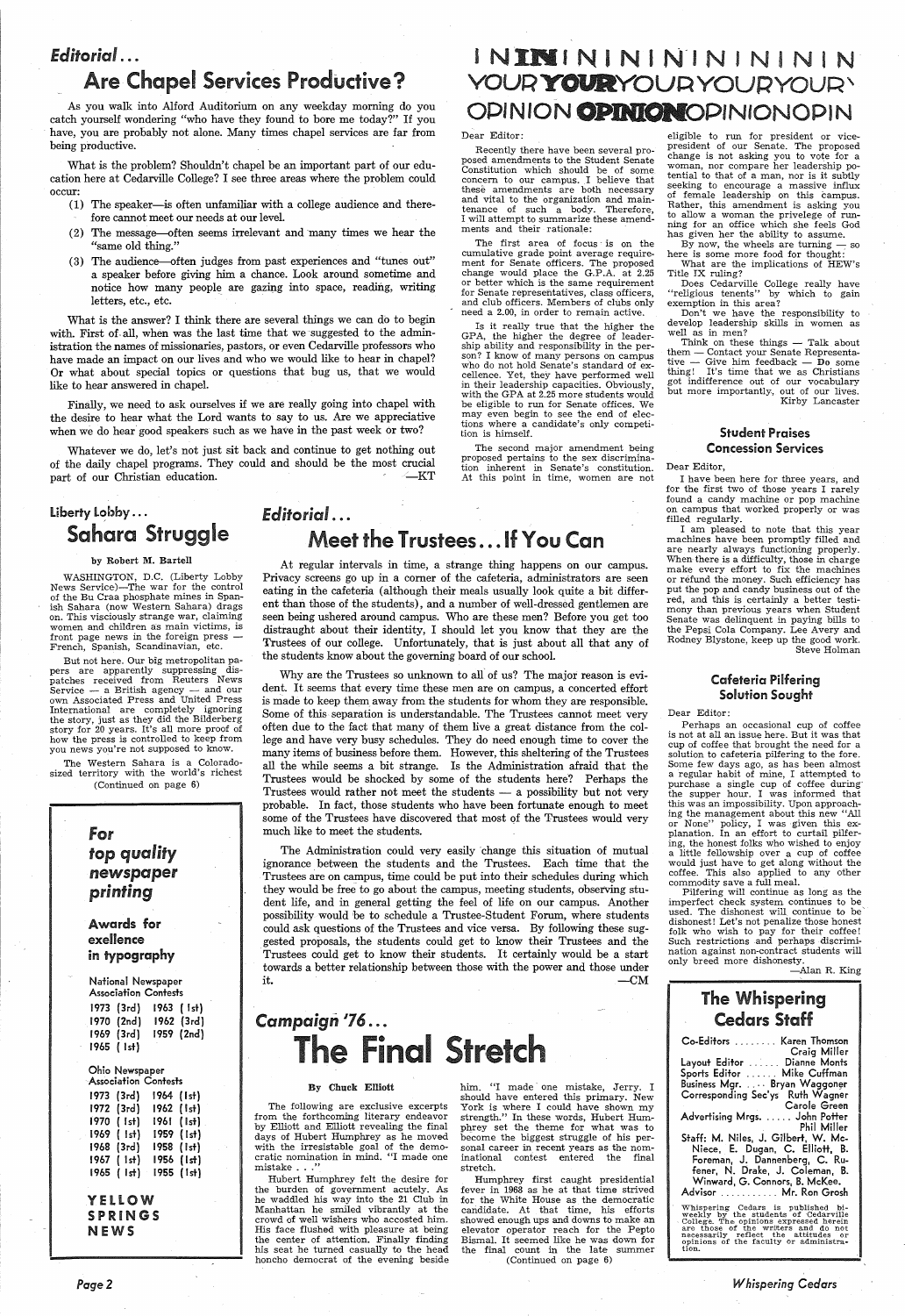# Please Be Seated...

and with your help we will be



The \$40,000 goal will provide a seating capacity of 2,000

# Finalization of Walk Plans



### by Wendy McNiece

The April 28th Walkathon plans are in the last stages of finalization and preparation. Committees continue to labor over details which must be ironed out before the walk.

The day's schedule has been tentatively announced and begins with breakfast in the cafeteria. By 7 :30 a.m., individuals are to gather in the new chapel for a half-hour of instructions on safety by AX and some remarks by Dr. Jeremiah.

It has been estimated that the group will travel at about 2 miles per hour on Route 72, so it is essential for the 15 mile walk to begin by 8 a.m.

Local newspapers and television stations have been notified and may report on Cedarville's Walkathon.

<sup>A</sup>Recreation Committee is· also planning some kind of entertainment for the 15 mile hike.

Daily, a number of SBP members continue to tabulate and write out receipts for the money being received from the efforts of students and faculty.

Mark Keough, SBP president, is very optimistic about reaching the \$40,000 goal and is appreciative of the work being done by his committees and individuals raising money to make the Walkathon <sup>a</sup> success.



# Try, Try Again

We've done it before so why not try again? Walkathons have been used three times by Cedarville College Student Body Projects. April 28th will mark the fourth such walk in the college's history.

On April 6, 1971, ninety percent of the college family participated in the project which raised \$17,320. This money was used to buy portable bleachers, still being used at the soccer field, and an emphasis was placed on funds to help with the building of the Science Center. A Student Missionary Project also received a contribution to help a school in Niger, West Africa. One of the faculty winners was Dr. Riggs with \$600 while the top student, Randy Patten, was undersigned by <sup>60</sup> sponsors for \$1045.80. A \$40,000 goal was met by the second walk on May 29, 1972. Several campus groups reaped the benefits of that year's project. Bought. with the funds were the soccer score board, portable sound system for the gym, a Christian service van, and carpeting for the GSC lounge and library. The new Science Center received approximately \$14,000 for the observatory. Eight hundred of Cedarville's students walked in the third SBP walkathon on May 2, 1974. An olympic style torch was carried by the organization which brought in the most money. At the final destination of Synder Park, Springfield, <sup>a</sup>larger torch was lit and marked the beginning of Cedar Weekend activities. Old records show that SBP has achieved their goals through walkathons. Is there any reason why we should spoil a good record?







Brochures are still available for students Mark Keough, SBP president, relaxes dur- Former Walk-a-thon participants lined the

to promote the Walk-a-thon goal. ing the "famous" chapel presentation. ing highways in years passed.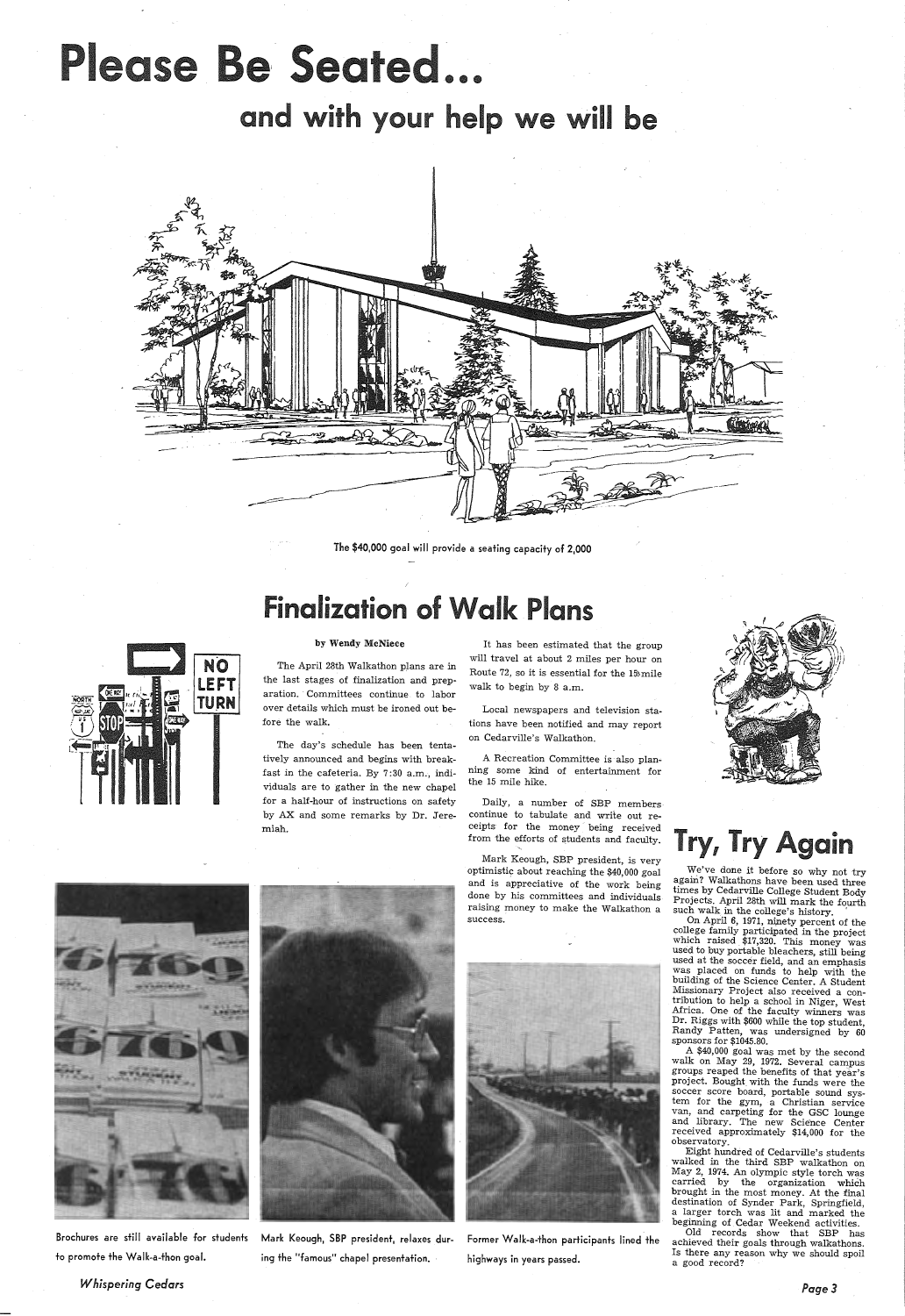

It's a bird  $\ldots$ 



It's a plane ... It's a Super Polack





Gary Youngman reports on the activity of one of SBP's many committees.



# Rumor Has It...

-Dr. Murdoch has ordered the lemon pie to be used on Dr. Johnson. (Murdoch/  $Johnson - loser gets pie in face.)$ 

"That challenge makes me ill.''

*Page4* 

### By Wendy McNiece

\* \* \*

-Another order was put in by Dean Rickard for about 5 pies to be "present-. ed"· face-to-face to the Social Science Department. (Administrative Committee/ Social Science Department - losers get pies in faces.)

\* \* \*

-Dean Rickard would like to apologize for Dr. Kearney by announcing that women will wear dresses the day after the walk. It will be embarrassing for those who have to crawl on their hands and knees the last few miles. (Kearney/ Rickard  $-$  if 75% of women participate, they wear pants to classes.)

\* \* \*

-Veteran walker Dr. Riggs predicts his victory. His wife has planned the picnic lunch to be taken to the OSU game. (Riggs/White  $-$  Riggs wins: gets OSU tickets; White wins: gets all of Gromacki's books.) Bob White was heard sobbing after Riggs's announcement. Hang in there underdog!

-Dr. A. Monroe wants to know if Dr.

-Dr. Gromacki practiced putting all weekend and can't wait to play for free.  $( Gromacki/Monroe - winner gets golf )$ game.)

\* \* \*

-The Park guys are really scared because too many of them don't know how to act on a date. The girls at Faith are especially patient  $-$  don't worry. (Cedar Park/Faith - Faith wins: date with guy of their choice; Park wins: girls clean guys' rooms.)

\* \* \*



-Patterson asks Bethel to please provide the wax to be used on the guys' cars. They will pick the hottest day they can to make it easier on you. (Patterson/ Bethel - Patterson wins: girls wax cars; Bethel wins: guys paint dorm.)

\* \* \*

-Girls at Hartman were seen kicking their walls trying to figure out how to knock out a wall. (Hartman/Patterson — Hartman wins: Patterson provides a Barbeque; Patterson wins: Hartman knocks out a wall for them.)

\* \* \*

-It's too pad that Mark Cowell, who has raised over \$300, lives in Marshall. That's alot of pizza to provide  $-$  sorry Carr! (Marshall/Carr - winner gets pizza party.)

Laughing on the outside - crying on the inside as Varsity C realizes they may be "How do you think Dean Rickard will look carrying Dr. Monroe for 15 miles. wearing a lemon pie?"

# Dr. Gromacki Speaks Out on Walk-a-thon Giving

When you love, you give. God did it (John 3:16), and so should you. You cannot have spirituality without loving and giving. In his exposition of the marks of the spiritual man, Paul wrote: "Let him that is taught in the word communicate unto him that teacheth in all good things" (Gal. 6:6). To communicate means to fellowship with, to share, and to give. If Cedarville College through its faculty and programs has ministered to your spiritual edification, then you ought to have fellowship with the school by sharing your good things, namely your money.

Wait a minute, you say. How can a student, with a \$3000 bill per year, give? Our need is to pay, not to give! Do you really think that the widow with her two mites would buy that argument? The time to learn to give is now, not later. Remember: "For if there be first a willing mind, it is accepted according to that a man hath, and not according to that he hath not" (II Cor. 8:12). Why don't more of the College Alumni, who are now receiving average incomes, give to the school? It *is* because they failed to develop the willing mind when they were students. The lack of the willing mind, in turn, can be traced to a lack of genuine love for the school.

In this Walkathon month, ask yourself these questions: What has Cedarville contributed to my spiritual growth? What have I given to this fund? Have I told anyone about the blessings at Cedarville? Have I asked them.to give?

Personally, I will never forget the Walkathon kick-off rally. It was stimulating and encouraging. But zeal must be followed up with effort. Paul exhorted: "Now therefore perform the doing of it; that as there was a readiness to will, so there may be a performance also out of that which ye have" (II Cor. 8:11). Let's show the churches, the alumni, and other schools how much we love this college. Are you with me?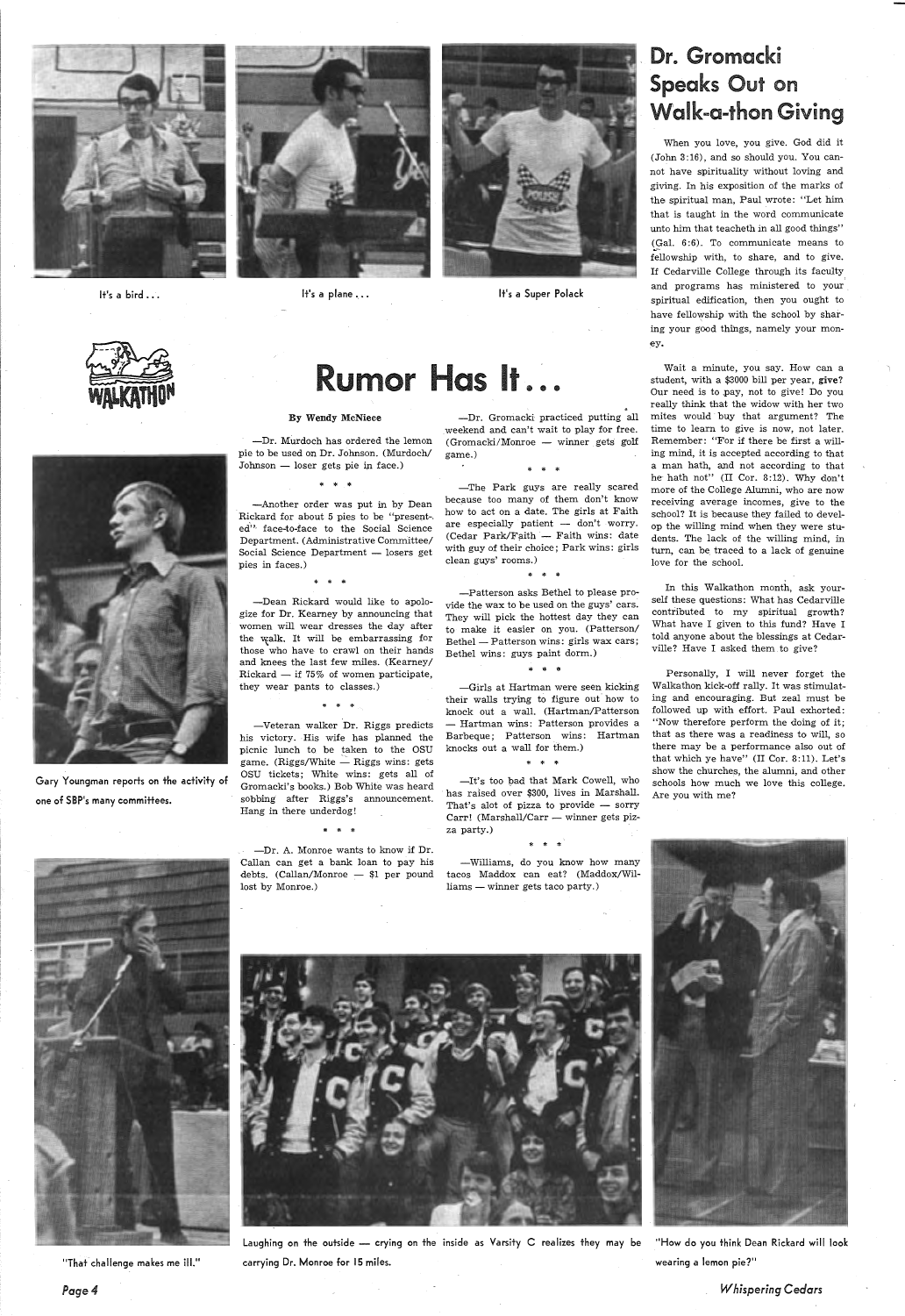

# **Make a Date**

#### By Tom Seidler

One of the most pleasant sights observed by all on our thriving campus is to witness a couple walking together beneath the trees. However, too often I find another sight more common, that of seeing so many girls going to a banquet, artist series, or other activity without an escort.

What are the reasons why more young men do not date? In forming an opinaire, I found these reasons. First, many boys are bashful and shy, too timid to even talk to girls, let alone ask them for a date. And could not pride be another determining factor? Next, many boys are already "hooked." For other academic young men, girls are the farthest things from boys' minds; that is, right now anyway! One of the major reasons is boys claim that girls create too many problems.

 Male scholars, I submit to you "get on the ball." I'm not saying that one should push the Lord's will and guidance in this matter. However, it is of grea<sup>t</sup> value and experience to get to know <sup>a</sup> variety of personalities and individuals. Once passed, college life can never be re-lived: Besides men, that girl who catches your eye just might accept when you ask her for a date. Wonders never cease!

 And girls, try to be sweet and friendly. Break down and "live a smile," not only on your face but also in your hearts. Another hint ladies: A young man does not want to go up to you and ask for <sup>a</sup> date when you're always, always with your other girlfriends! Break away and you'll get results.

Christian fellowship is one of the greatest privileges that a Christian can enjoy. Remember, (at the beginning anyway) it's just a date!

(Reprinted from Whispering Cedars, November 3, 1969.)

## Christian Principles Taught In Public Schools?

Rick Little, <sup>a</sup>young evangelist from Anderson College in Indiana, visited several classes at Cedarville College on April 8, to present a project he is working on. Rick is a friend of Dr. Jack Scott, professor of Psychology at Cedarville College.

I see the MAJESTY of God's creation (a) and the night sky twinkling with an eternity of stars, (b) in the night sky twinkling with an eternity of stars, (b) and the never-ending, ever-changing waves (b) and the never-endin the giant redwood, growing to height's unimaginable,<br>
end the nouse ordinal curre changing waves and the never-ending, ever-changing waves of the infinite ocean.

I see the GOODNESS of God's creation in the rainbow painted by the sun on the tail of the storm, the love of a mother, enduring through all, and the death that closes our eyes to pain, and opens them to eternal life in heaven.

-Barb McKee **''** a

# Senior Job Prospects... After Graduation, Then What?

Rick is developing <sup>a</sup>new course which he hopes will be taught in the public schools across the nation.· The course is designed to be an"in-depth. student-centered study to help students to effectively cope with life;" the goal is to teach each student how to successfully live with himseif and others in his environment.

A question commonly voiced at this time of year is "Now what should I do?" Questions concerning "who to see for <sup>a</sup> job," "where to go for help," and "am I getting into what I really want," are of great importance to the graduating senior.

The course will include study on such topics as goals, financial management, careers, family relationships, dating and re. A textbook is presently written for the course by Dr. Charlie Shedd, author of Letters to Karen and The Fat is in Your Head. The text is entitled You. For the past several months Rick has been traveling through the country pre-· senting his program to the public schools. He has met with some success; 10 states have already stated that they approve of his program. A film is to be produced for showing in high schools to create enthusiasm on the part of students and faculties. The well-known personalities of John Denver, Robert Redford and Diana Ross will appear in the film to relate their backing of the program. Because of the nature of the course in presenting practical principles for living, non-Christians as well as Christians are in favor of the program, believes Rick. Rick is visiting Christian colleges in hopes of finding Christian teachers for the new program. He will be returning to Cedarville in. several weeks; he would welcome the opportunity to talk with anyone interested in finding out more about the new program.

## )<br>Cod's Creation

Many doors are open also for the senior who desires a career in the social science field. This student has a career opportunity of teaching, working with the government, or a probation office.

> **College** Bookstore

*Whispering Cedars* 

) ) I see the WONDER of God's creation • in the fluffy, month-old kitten • toddling after Tabby,.. ) the wild yellow roses growing out of a wasted bank of sand, and the million sparkling snowflakes floating down,  $\bigotimes$ each unlike any other.

Beauty Care for the Tongue, by Leroy Koopman, is a short practical aid to the control of one's tongue. The author assumes his reader is a woman, and styles his assignments into the fashion of beauty exercises and breath fresheners.

Previous to this, the chapter investigated what exactly was an appreciative tongue. The truly thankful tongue expresses gratefulness in prayer, in the home, and in all interpersonal relationships. As a result, the thankful tongue changes the whole perspective on life towards a positive bend.

#### by Bob Foreman

The main weak point of the book is that it is too short, (only 99 pages). Approximately one-half of the book is the leader's study guide. The author would have done well to enlarge the main content of the book and offer the leader's guide separately.

In general, however, the book is an excellent devotional for daily study and meditation. Its practicality can be very helpful in the quest for personal holiness. It most certainly is a book much needed. Published by Zondervan Books, it is available in the bookstore for 95c.

There are many sources available to help seniors. All seniors should be aware of these useful tools and use them.

Students in the field of Education should be familiar with the Teacher Placement Bureau found on the first floor of the Education building. It is <sup>a</sup> service for seniors in the Teacher Education Program of the college.

The placement center aids students in finding suitable employment through counseling, by publishing periodic job . bulletins, hosting on-campus recruiters, by maintaining a credential file, and by maintaining a Christian school file.

> There is a preliminary sketch of the park in the Cedarville village offices which divulges the details of the plan. A soccer and football field, softball diamond, tennis and basketball courts complete with bleachers and parking area for 140 cars are only a few of the benefits. There will also be picnic areas, a Nature Trail, a cable bridge crossing Massie's creek, an 'Adventure Area,' and a lake with a low-level dam. A bathhouse and child's pool are included in the plans.

Many opportunities lie ahead for the Bible major. Upon graduation, the Bible major may go out as a director of Christian Education, a youth worker, a missionary candidate, or as <sup>a</sup>pastor. Seniors in this field may contact Dr. Robert Gromacki, chairman of the Bible department.

> -Home Cooked Food -Carry-Out Orders

 $-$  Hours  $-$  ' 6:00 a.m.-7:30 p.m~ Mon.-Fri. 6:00 a.m.-7:00 p.m. Saturday Closed Sunday

## TETIYM DYKIM **SHOP**

Seniors in the field of Math and/or Science are availed to a wide field of future job opportunities. Such jobs include teaching, research, lab technician, health professions; work with the environment, and also work on the mission field. Seniors in this field may contact Dr. Donald Baumann, chairman of the Science and Mathematics departments.

Historical research, politics, welfare work, family casework, and .administra-



tion are also opportunities for the social science major.

Seniors who seek occupations in this field may contact Dr. J. Murray Murdoch, chairman of the Social Science Department.

Many opportunities also lie ahead for the serious-minded Business student. Seniors in this field may seek occupations as an accountant, auditor, comptroller, retail manager or salesman.

Office management, banking, sales management, purchasing, and market research production management are also available. Seniors in this field my contact Mr. William Riter, chairman of the Business Administration department.

The above departments are some of the more populous majors on campus. Seniors should feel free to consult their department chairman whenever they deem it necessary.

A final important tool for the graduating senior seeking employment is the resume. The resume will make it possible for the student to introduce, himself to the prospective employer. it is of vital importance that the resume is done neatly, correctly, and orderly.

Professional Resume Job Search Guide by Management Counselors, Inc., can be a helpful book, which aids the seniors in developing their resumes. This book can be found in the college library.

Finding a job can be tough; however with the aid and tools that are available to the seniors, it would be worth their effort to use them.



## Bibliomania . . . **Beauty Care**

8<br>(8

8

241-A Xenia Ave. Yellow Springs

# For the Tongue -A Helpful Book

### by Jim Gilbert

Chapter three, for example, is on the appreciative tongue. Beauty exercises include smiling at the Sunday-school teacher, smothering someone who dislikes you with appreciation, and reading Psalms 90 and 106. Five verses to memorize serve as breath fresheners.

The book has a number of strong points. It is very easy to read and apply. Written from a practical viewpoint, it gives clear-cut suggestions on how' to master lying, gossip, complaining, etc. It is designed for group discussion, which the author strongly recommends. Each book contains a study guide for the group leader.

## · Park Planned For Cedarville

Plans for a 16-acre park in downtown Cedarville have been drawn up by officials of the Greene County Recreation and Park Department. With funding from the county, this park is part of a program to develop parks throughout the county m areas such as Jamestown and Xenia.

The Cedarville Park would be located south of the railroad tracks (Penn Central) in the area formerly owned by a local lumber company who sold the land to the town. This area would be transformed into a fully-equipped recreational facility.

This proposed park is only in the plan-

ning stage and is a long-range project · which will perhaps be started in the next year or two, with completion date somewhere in the next five years.

carries a wide selection of cards, books, and gift items es-

## pecially for Mother's Day" *Looking* for *the best in insurance?*



## **NORTHWESTERN**

## Village Restaurant

Downtown Cedarville 766-5318

MUTUAL LIFE INS. CO. *the quiet company* 

## TOM MUDDER I 00 W. Main St., Xenia 372-8045

*Alumnus of Cedarville College* 

*Page5*